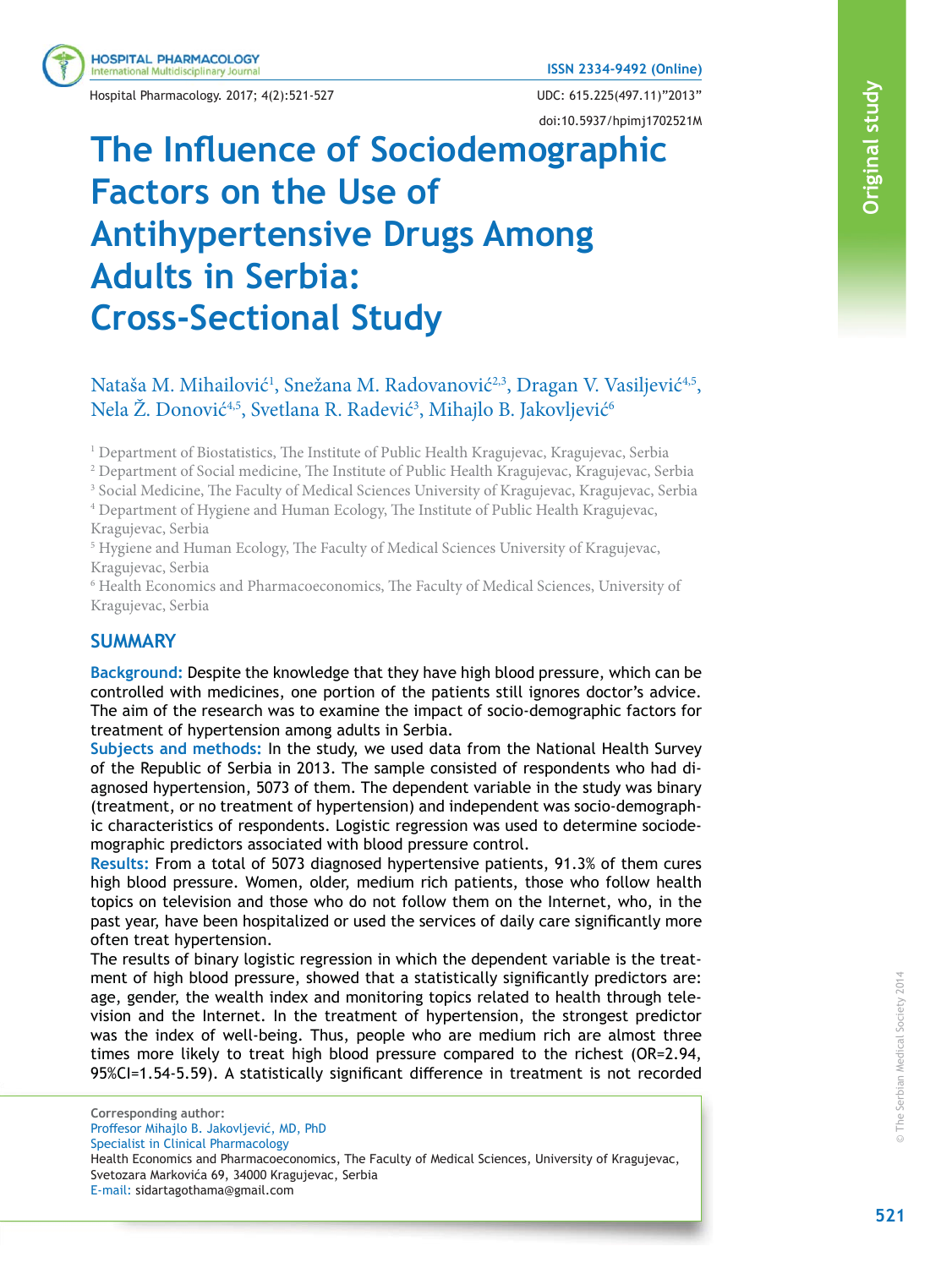between the richest and the poorest (p> 0.05). Men are 1.5 times more likely to treat their tension as compared to women (OR=1.54, 95%CI=1.02-2.32). People following itopics related to the health via the internet are1.7 times more likely to treat hypertension in comparison to subjects who do not follow these topics via the Internet (OR=1.72, 95%CI=1.07-2.76).

**Conclusion:** Analysis of the impact of sociodemographic characteristics on the awareness of patients about the importance of treatment of hypertension is an important step in defining the strategies for treatment of patients.

**Keywords:** hypertension, antihypertensive treatment, sociodemographic factors

#### **INTRODUCTION**

Hypertension is a major global health problem [1]. Studies show that, although today there is a whole spectrum of effective antihypertensive drugs, the number of patients who keep their pressure under control is small [2]. If untreated, hypertension poses the risk of developing coronary heart disease, heart failure, stroke and sudden death [3,4].

 In Serbia, noncommunicable chronic diseases are the leading cause of illness and death of people, and the rate of death from diseases of high blood pressure is growing from year to year. In 2015, the percentage share of hypertension in the structure of dying from heart disease and blood vessels amounted to 11.1% [5].

The analysis of the impact of sociodemographic factors in the treatment of hypertension is the first step in understanding the reason for the absence of treatment of hypertension in the adult population in the Republic of Serbia.

#### **THE AIM OF THE RESEARCH**

To examine the impact of socio-demographic factors and use of health care services for treatment of hypertension among adults in Serbia.

#### **SUBJECTS AND METHODS**

In the study, we used data from the National Health Survey of the Republic of Serbia in 2013  $[6]$ . The type of the sample is nationally representative, stratified by type of two-sample, without repetition, whose size is determined based on the recommendations of the European Commission [7]. Stratification implies a geographical division of the territory of the Republic of Serbia on four main strata: Vojvodina, Belgrade, Šumadija and Western Serbia, Southern and Eastern Serbia. Each stratum is divided into urban and rural areas. The twophase sampling involves local communities, as the units of the first stage, i.e. the household as a unit of the second stage.

 From basic set (14623 respondents) a sample for analysis was isolated. The sample consisted of respondents who had diagnosed hypertension, 5073 of them.

The dependent variable in the study was binary (Do you treat your hypertension or not), and independent was socio-demographic characteristics of respondents.

#### **Statistical analysis**

Data are described by using descriptive statistical methods, and analyzed by the method for the analysis of differences ( $\chi^2$  test and t-test), that is, by the regression model (binary logistic regression). Regarding the descriptive statistical methods, percentages were used as indicators of the structure and the mean value as thearithmetic average and standard deviation as a measure of variability.

Testing the significance of differences of categorical variables was conducted by using Chi-Square test, and a continuous one by using Student's t test. Impact analysis of predictors for treatment of hypertension was performed by using binary, logistic regression. In the results listed below, there are probabilities (p) and a the values p≤0,05 were considered as significant ones. All data were analyzed in SPSS (Statistical Package for the Social Sciences) 19.0 program.

#### **RESULTS**

In Serbia, every third respondent has hypertension (34.8%). With the years the percentage of hypertensive patients in the population increases, reaching a peak in the age group of 55-64 years (Figure 1). From a total of 5073 di-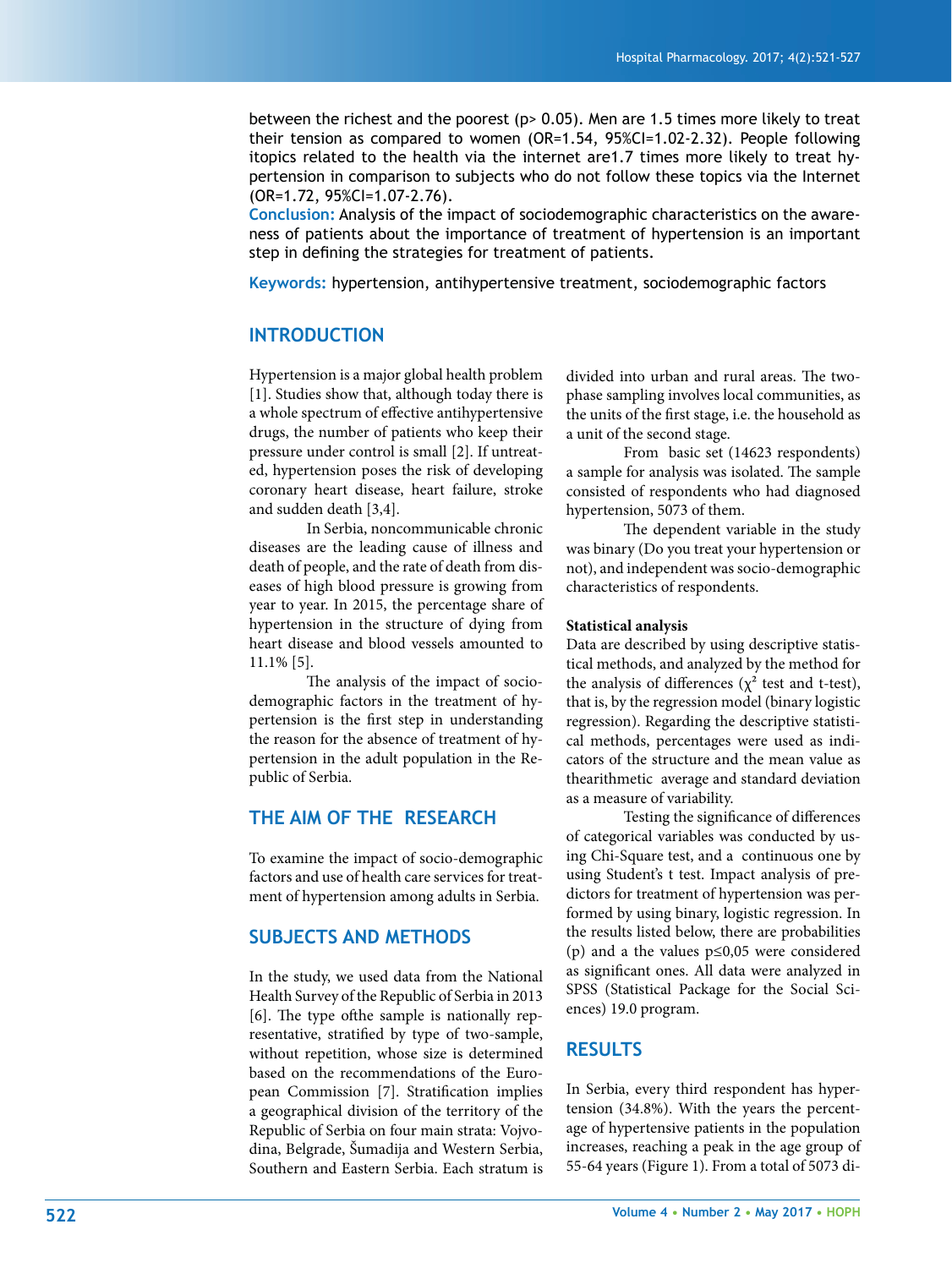Jakovljević MB et al: The Influence of Sociodemographic Factors on the Use of Antihypertensive Drugs Among Adults in Serbia: Cross-Sectional Study

| <b>Variables</b>                    | <b>Categories</b>        | <b>Treating hypertension</b> |             |         |  |  |
|-------------------------------------|--------------------------|------------------------------|-------------|---------|--|--|
|                                     |                          | Yes $(n,%)$                  | No (n,%)    | p.      |  |  |
| Age                                 |                          | $62.39 \pm 12.23$            | 50.54±14.95 | < 0.001 |  |  |
| Gender                              | Male                     | 397 (86.3)                   | 63 (13.7)   | < 0.001 |  |  |
|                                     | Female                   | 908 (92.7)                   | 72(7.3)     |         |  |  |
| Education                           | <b>Elementary School</b> | 483 (91.3)                   | 46 (8.7)    |         |  |  |
|                                     | Secondary School         | 622 (90.5)                   | 65(9.5)     | >0.05   |  |  |
|                                     | Post secondary School    | 200 (89.3)                   | 24(10.7)    |         |  |  |
| The wealth index                    | The poorest              | 266 (87.2)                   | 39(12.8)    |         |  |  |
|                                     | Middle                   | 840 (92.6)                   | 243(7.4)    | 0.05    |  |  |
|                                     | The wealthiest           | 199 (87.3)                   | 67(12.7)    |         |  |  |
| Region                              | Vojvodina                | 293 (88)                     | 40 (12)     |         |  |  |
|                                     | Beograd                  | 316 (90)                     | 35(10)      | >0.05   |  |  |
|                                     | Šumadija and West Serbia | 322 (92.5)                   | 26(7.5)     |         |  |  |
|                                     | South and East Serbia    | 374 (91.7)                   | 34(8.3)     |         |  |  |
|                                     | City                     | 771 (90.6)                   | 80 (9.4)    | >0.05   |  |  |
| Type of settlement                  | Other                    | 534 (90.7)                   | 55 (9.3)    |         |  |  |
| <b>Employment Status</b>            | Employed                 | 235 (80.2)                   | 58 (19.8)   | < 0.001 |  |  |
|                                     | Unemployed               | 1070 (93.3)                  | 77 (6.7)    |         |  |  |
|                                     | Married                  | 874 (90.3)                   | 94(9.7)     | >0.05   |  |  |
| Marital status                      | Unmarried                | 431 (91.3)                   | 41 (8.7)    |         |  |  |
| Do you follow healthtopics on       |                          |                              |             |         |  |  |
|                                     | Yes                      | 1139 (91.9)                  | 101(8.1)    |         |  |  |
| <b>Television</b>                   | No                       | 156 (83)                     | 32(17)      | < 0.001 |  |  |
| Radio                               | Yes                      | 327 (90.1)                   | 36(9.9)     | >0.05   |  |  |
|                                     | <b>No</b>                | 968 (91)                     | 96(9)       |         |  |  |
| Newspapers                          | Yes                      | 675 (91)                     | 67(9)       | >0.05   |  |  |
|                                     | No                       | 619 (90.5)                   | 65(9.5)     |         |  |  |
| Internet                            | Yes                      | 244 (82,4)                   | 52 (17.67)  |         |  |  |
|                                     | No                       | 1046 (92.9)                  | 80(7.1)     | < 0.001 |  |  |
|                                     | Yes                      | 185 (95.4)                   | 9(4.6)      |         |  |  |
| Hospitalization                     | No                       | 1120 (89.9)                  | 126(10.1)   | < 0.001 |  |  |
| Daily hospital                      | Yes                      | 232 (94.7)                   | 13(5.3)     |         |  |  |
|                                     | No                       | 1073 (89.8)                  | 122 (10.2)  | < 0.05  |  |  |
| Inability to purchase medicines for |                          |                              |             |         |  |  |
| Financial reasons                   | Yes                      | 239 (90.5)                   | 25(9.5)     |         |  |  |
|                                     | No                       | 994 (92.5)                   | 81(7.5)     | >0.05   |  |  |
| Self-assessment of health           | Very good                | 19(73.1)                     | 7(26.9)     |         |  |  |
|                                     | Good                     | 226 (81.9)                   | 50 (18.1)   |         |  |  |
|                                     | Neither bad nor good     | 616 (92.2)                   | 52 (7.8)    | < 0.001 |  |  |
|                                     | Bad                      | 361 (94.3)                   | 22(5.7)     |         |  |  |
|                                     | Very bad                 | 81 (96.4)                    | 3(3.6)      |         |  |  |
|                                     |                          |                              |             |         |  |  |

Table 1. Influence of socio-demographic factors and the use of hospital care in the treatment of hypertension

agnosed hypertensive patients, 91.3% of them cures high blood pressure in one of three possible ways: diet, medication or a combination. The most ardent patients when it comes to the treatment of hypertension patients are aged

55-64 years, where over 90% of them take the antihypertensives prescribed by their doctor. In addition, 28.4% of subjects in the course of the previous two weeks voluntarily used any medication or a plant treatment products from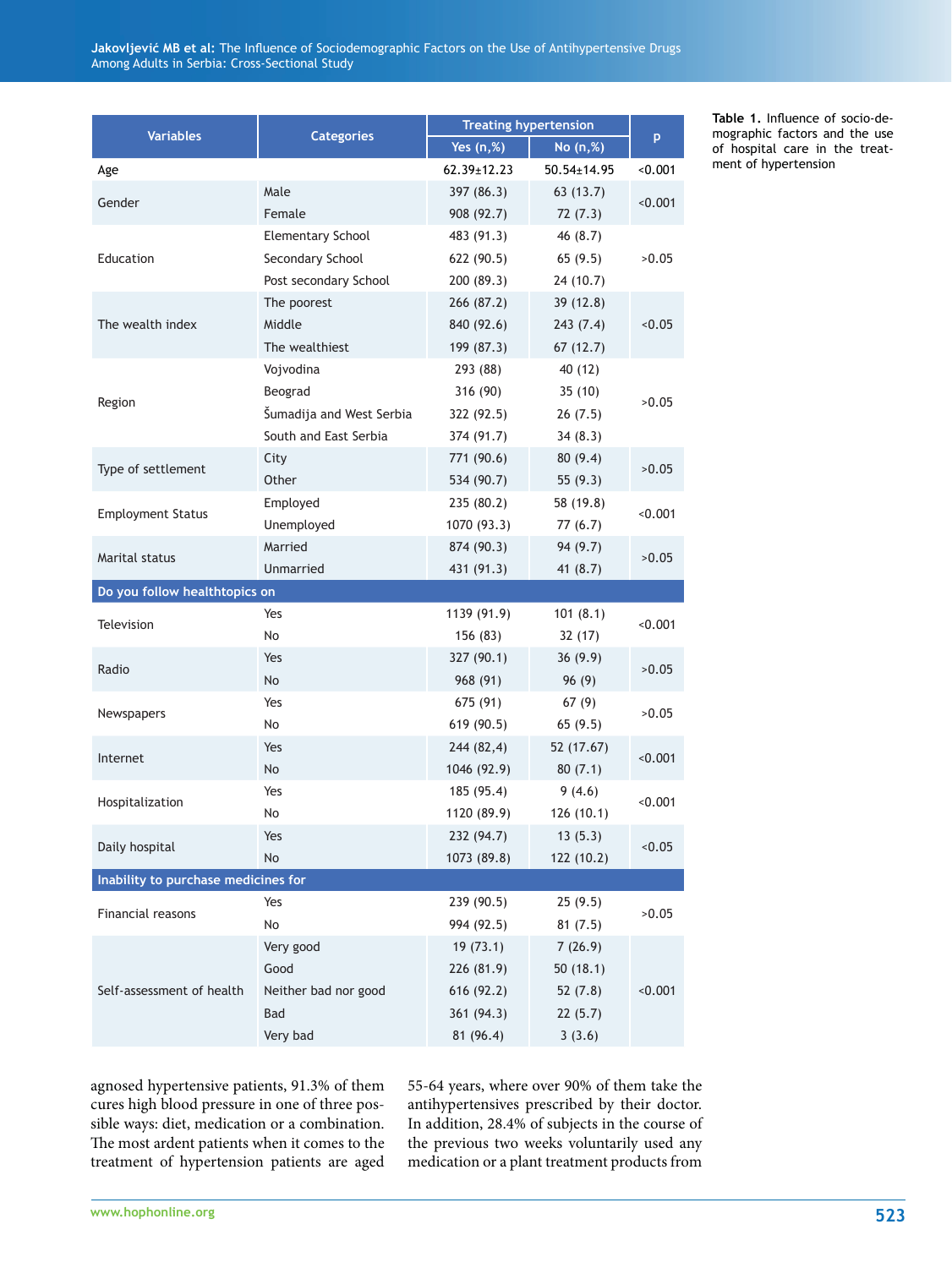**Figure 1.** The frequency of patients who have high blood pressure by age groups



the group of over-the-counter drugs.

 Patients who treat their hypertension are, on average, 7 years older than patients who are not treated  $(p \le 0.001)$ . A statistically significant difference in the treatment of high blood pressure is recorded compared to the gender as well ( $p$  <0.001). Specifically, 92.7% of women and 86.3% men treat their blood pressure. Medium rich patients, those who follow health topics on television and those who do not follow them on the Internet, who, in the past year, have been hospitalized or used the services of daily care significantly more often treat hypertension. Every fourth respondent assessed their health as very good, although they did not treat their blood pressure and almost all respondents who are treated, assessed their health in the same way (96.4%).

 When it comes to the treatment of hypertension, the education of the subjects, marital status, the region where they live, type of the place where they live, the way they are tracking topics related to health, via the press and radio, as well as the inability to purchase the medicine, for financial reasons - do not influence it.

The results of binary logistic regression in which the dependent variable is the treatment of high blood pressure, showed that a statistically significantly predictors are: age, gender, the wealth index and monitoring topics related to health through television and the Internet. In the treatment of hypertension, the strongest predictor was the index of well-being. Thus, people who are medium rich almost are almost three times more likely to treat high blood pressure compared to the richest, where all other factors in the model are not changed. A statistically significant difference in treatment is not recorded between the richest and the poorest ( $p > 0.05$ ). Men are 1.5 times more likely to treat their tension as compared to women. People following itopics related to the health on television are 0.6 times less likely, while those who follow these topics via the internet are1.7 times more likely to treat hypertension by altering their diet, with medication, or a combination of the two, in comparison to subjects who do not follow these topics via the Internet (Table 2).

#### **DISCUSSION**

Thanks to the national research, it is possible to consider not only the the scope of patients who follow the recommendations for the treatment of hypertension, but defining the predictor for the treatment of hypertension for certain population groups in relation to their socio-demographic characteristics as well.

 Hypertension and diabetes mellitus type 2 bear significant financial burden for healthcare system of Serbia [8].In period 2004- 2012.public spending increased by statins and novel platelet aggregation inhibitors [9].Similary, in Republic of Srpska value of prescriptions drugs agents acting on the renin–angiotensin system reported growth in period the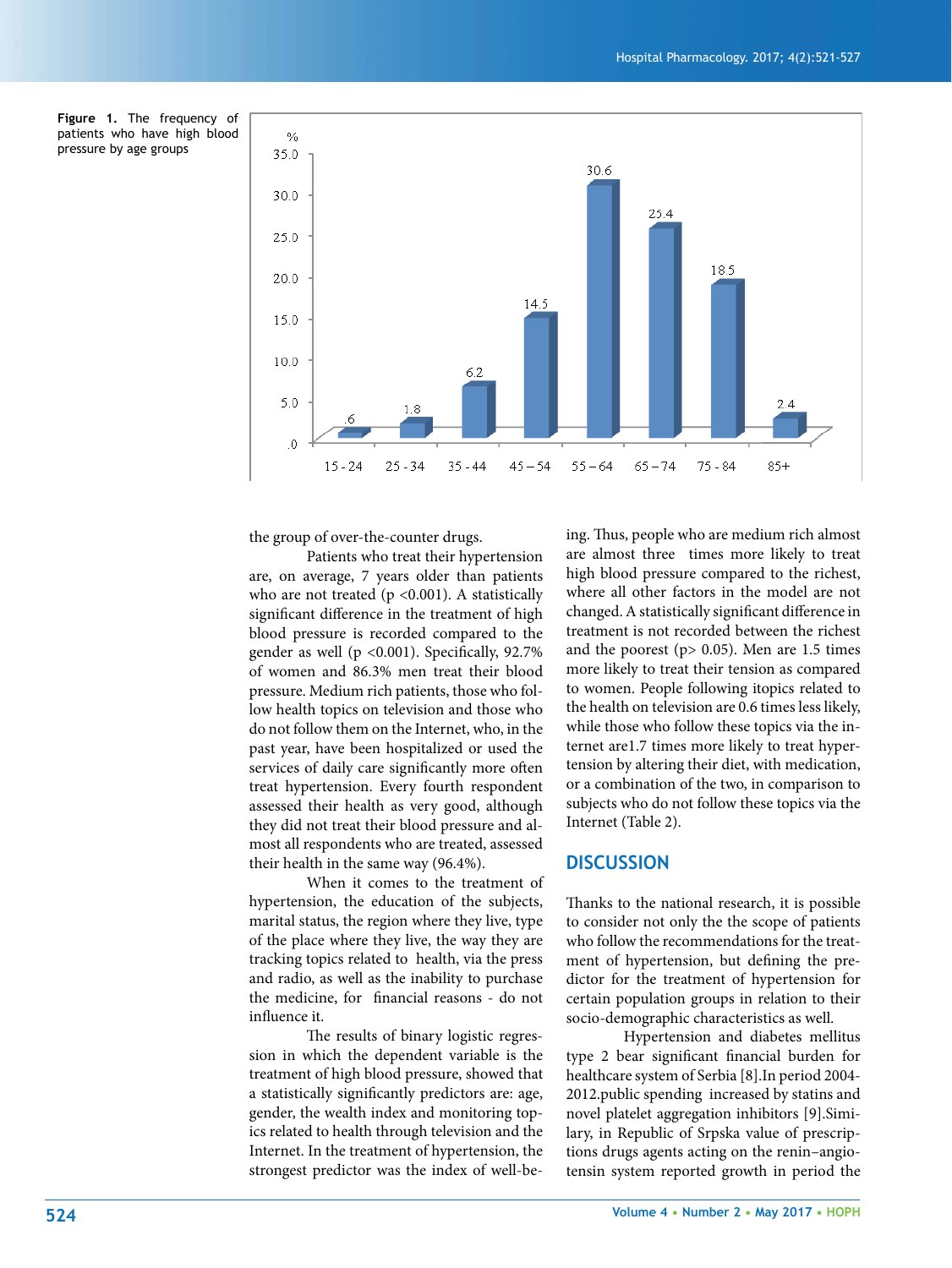| Independent variables         | <b>Categories</b> | OR (95% CI)       | p       |  |  |
|-------------------------------|-------------------|-------------------|---------|--|--|
| Age                           |                   | $0.95(0.93-0.97)$ | < 0.001 |  |  |
| Gender                        | Male              | $\mathbf{1}$      |         |  |  |
|                               | Female            | $1.54(1.02-2.32)$ | < 0.05  |  |  |
| The wealth index              | The wealthiest    | 1                 |         |  |  |
|                               | Middle            | 2.94 (1.54-5.59)  | < 0.05  |  |  |
|                               | The poorest       | >0.05             |         |  |  |
| <b>Employment Status</b>      | Unemployed        | >0.05             |         |  |  |
|                               | Employed          |                   |         |  |  |
| Do you follow healthtopics on |                   |                   |         |  |  |
| Television                    | Yes               | 1                 |         |  |  |
|                               | No                | $0.60(0.36-0.99)$ | < 0.05  |  |  |
| Internet                      | Yes               | $\mathbf{1}$      |         |  |  |
|                               | <b>No</b>         | 1.72 (1.07-2.76)  | < 0.05  |  |  |
| Hospitalization               | Yes               | >0.05             |         |  |  |
|                               | No                |                   |         |  |  |
| Daily hospital                | Yes               | >0.05             |         |  |  |
|                               | No                |                   |         |  |  |
| Self-assessment of health     | Very bad          |                   |         |  |  |
|                               | Very good         |                   |         |  |  |
|                               | Good              | >0.05             |         |  |  |
|                               | Average           |                   |         |  |  |
|                               | Bad               |                   |         |  |  |

**Table 2.** Socio-demographic factors and the use of hospital care as predictors in the treatment of hypertension

#### 2009-2013 [10].

Despite the efforts that are being invested for past several decades about raising awareness about the importance of treatment of hypertension, studies around the world show that the gap between the knowledge of the actual values of tension and desired ones still exists, and that only one-third of adults are aware of their state of health and the importance of treatment of their health [11,12]. In our research, one in ten patients never treated their high blood-pressure, which is less, compared to the research conducted in other European as well as African countries [13,14]. Although hypertension should be treated as soon as it is discovered, regardless of the age of the patient, the findings indicate that with age the number of patients who treat their hypertension increases as well, what some authors associated with comorbidities [15]. According to them, morbid conditions such as: diabetes mellitus, rheumatic disease or kidney disease, which is most common in elderly people, force patients to initiate treatment as the underlying cause of disease and comorbidity, bur hypertension does not force them to do the same [16]. Gender differences in appearance, height,

but also in relation to the treatment of high blood pressure are known from earlier. Namely, the men, as it is considered, under the influence of sex hormones have higher blood pressure compared to women, but lower awareness about it [17-19]. About 8 % of all pregnancies are complicated with hypertensive disorders [20]. Similarly to previous researches, the type of settlement had no impact on the treatment of pressure  $[21]$ . Unlike our findings in which pressure control is not related to education degrees, in others, with the higher level of education of patients, the control was also higher [22].

#### **CONCLUSION**

Even though hypertension is a condition which, compared to any other cardiovascular disease, has the largest number of approved drugs and medicines and most of them can be purchased with a prescription at the pharmacy, the percentage of untreated patients is still high.Analysis of the impact of sociodemographic characteristics on the awareness of patients about the importance of treatment of hypertension is an important step in defining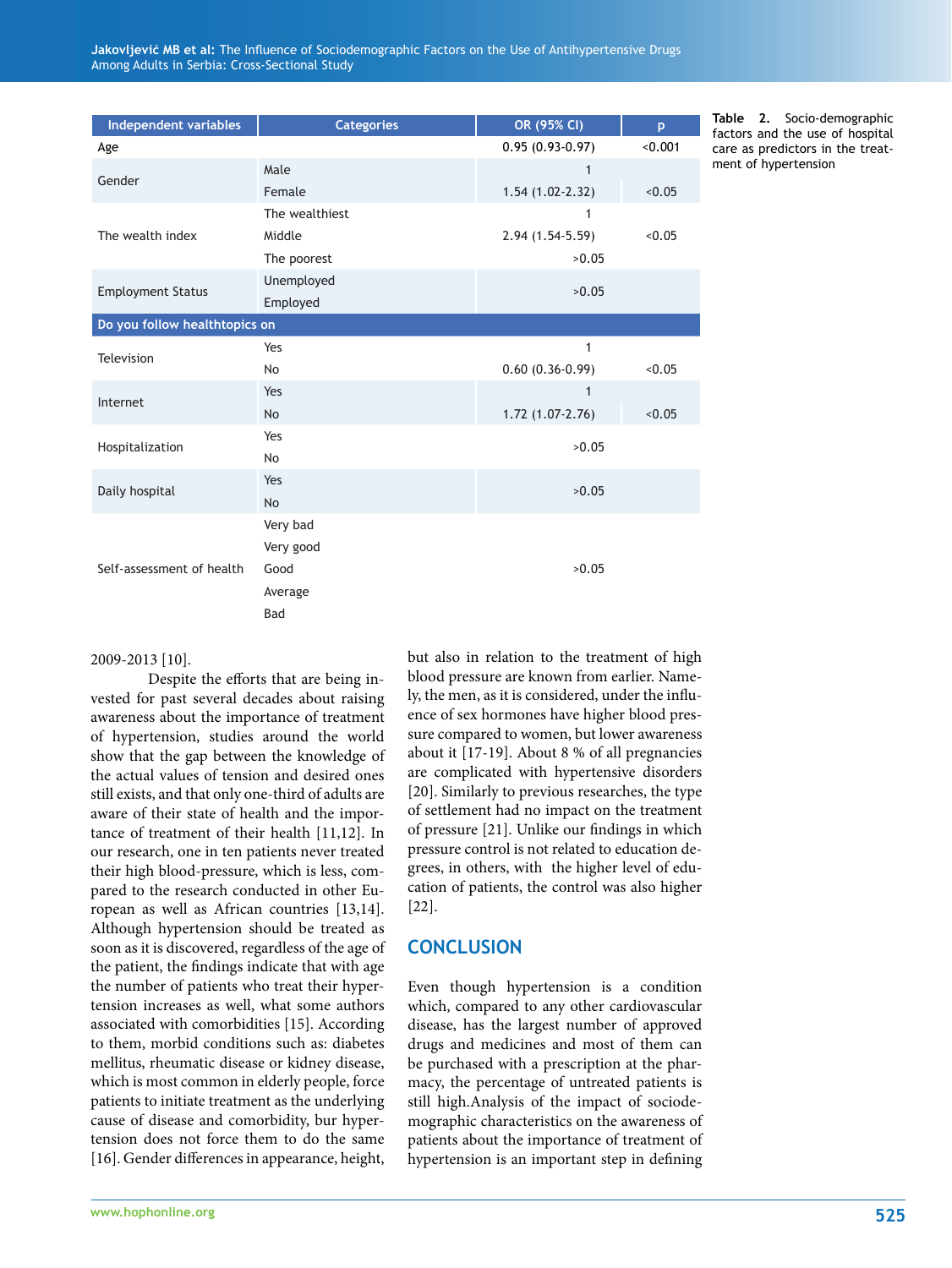the strategies for treatment of patients.

#### **REFERENCES**

1. Shrivastava SR, Shrivastava PS and Ramasamy J. The Determinants and Scope of Public Health Interventions to Tackle the Global Problem of Hypertension.Int J Prev Med. 2014; 5(7): 807–812.

2. Menanga A, Edie S, Nkoke C, Boombhi J, Musa AJ, Mfeukeu LK, et al. Factors associated with blood pressure control amongst adults with hypertension in Yaounde, Cameroon: a cross-sectional study. CardiovascDiagnTher. 2016; 6(5): 439-445.

3. EkunYesyo OJ, Allman RM, Sanders PW, Aban I, Love TE, Arnett D, et al. Isolated systolic hypertension and incident heart failure in older adults: a propensity-matched study. Hypertension.2009; 53: 458–465.

4. Iyer AS, Ahmed MI, Filippatos GS, Ekundayo OJ, Aban IB, Love TE, et al. Uncontrolled Hypertension and Increased Risk for Incident Heart Failure in Older Adults with Hypertension: Findings from a Propensity-Matched Prospective Population Study. J Am SocHypertens. 2010; 4 (1): 22-31.

5. Institute of Public health of Serbia "Dr Milan JovanovicBatut". Statistical yearbook of the Republic of Serbia 2015. Belgrade: Institute of Public health of Serbia, 2016. Available on: www.batut.org.rs/ download/publikacije/pub2015.

6. Institute of Public health of Serbia "Dr Milan JovanovicBatut". National health survey Serbia, 2013. Belgrade: Republic of Serbia Ministry of health, 2014. Available on: http://batut.org.rs/download/publikacije/IstrazivanjeZdravljaStanovnistvaRS2013.pdf

7. European Commission. European Health Interview Survey (EHIS wave 2) — Methodological manual. Luxembourg: Publications Office of the European Union, 2013.

8. Biorac N , Jakovljević M , Stefanović D , Perovic S , Janković S. Assessment of diabetes mellitus type 2 treatment costs in the Republic of Serbia.VojnosanitetskiPregled 2009; 6(4): 271-276.

9. Jakovljevic MB, Djordjevic N, Jurisevic M, Jankovic S. Evolution of the Serbian pharmaceutical market alongside socioeconomic transition. Expert Rev Pharmacoecon Outcomes Res. 2015;15(3): 521- 530.

10. Petrusic T, Jakovljevic M. Budget impact of publicly reimbursed prescription medicines in The Republic of Srpska. Front Public Health. 2015; 10(3): 213.

11. Everett B andZajacova A. Gender Differences in Hypertension and Hypertension Awareness Among Young Adults. BiodemographySoc Biol. 2015; 61(1): 1–17.

12. Choi EJ, Jekal Y, Kim S, Yoo JS, Kim HS, Oh EG,

et al. Middle-aged women's awareness of cholesterol as a risk factor: results from a national survey of Korean Middle-aged Women's Health Awareness (KomWHA) study. Int J Nurs Stud. 2010;47(4):452– 460.

13. Go AS, Mozaffarian D, Roger VL, Benjamin EJ, Berry JD, Borden WB, et al. Heart disease and stroke statistics--2013 upYeste: a report from the American Heart Association. Circulation 2013;127:6-245.

14. Adebolu FA, Naidoo M. Blood pressure control amongst patients living with hypertension presenting to an urban district hospital outpatient clinic in Kwazulu-Natal. Afr J Prim Health Care Fam Med. 2014; 6(1): 6.

15. Stokes GS. Management of hypertension in the elderly patient.ClinInterv Aging.2009; 4: 379–389.

16. Logan AG. Hypertension in Aging Patients. Expert Rev CardiovascTher. 2011; 9(1): 113-120.

17. Vitale C, Fini M, Speziale G, Chierchia S. Gender differences in the cardiovascular effects of sex hormones. FunYesmClinPharmacol. 2010; 24(6): 675–685.

18. Sandberg K, Ji H. Sex differences in primary hypertension. Biol Sex Differ. 2012;3(1):7.

19. Yu HT, Kim KJ, Bang WD, Oh CM, Jang JY, Cho SS, et al. Genderbased differences in the management and prognosis of acute coronary syndrome in Korea. Yonsei Med J. 2011;52(4):562–568.

20. Folic M, Folic N, Varjacic M, Jakovljevic M and Jankovic S. Antihypertensive drug therapy for hypertensive disorders in pregnancy. ActaMedicaMedianae 2008; 47(3): 65-72.

21. Riha J, Karabarinde A, Ssenyomo G, Allender S, Asiki G, Kamali A, et al. Urbanicity and lifestyle risk factors for cardiometabolic diseases in rural UganYes: a cross-sectional study. PLoS Med. 2014;11:e1001683.

22. Abdul-Razak S, Daher AM, Ramli AS, Ariffin F, Mazapuspavina MY, Ambigga KS, et al. Prevalence, awareness, treatment, control and socio demographic determinants of hypertension in Malaysian adults. BMC Public Health. 2016; 21(16): 351.